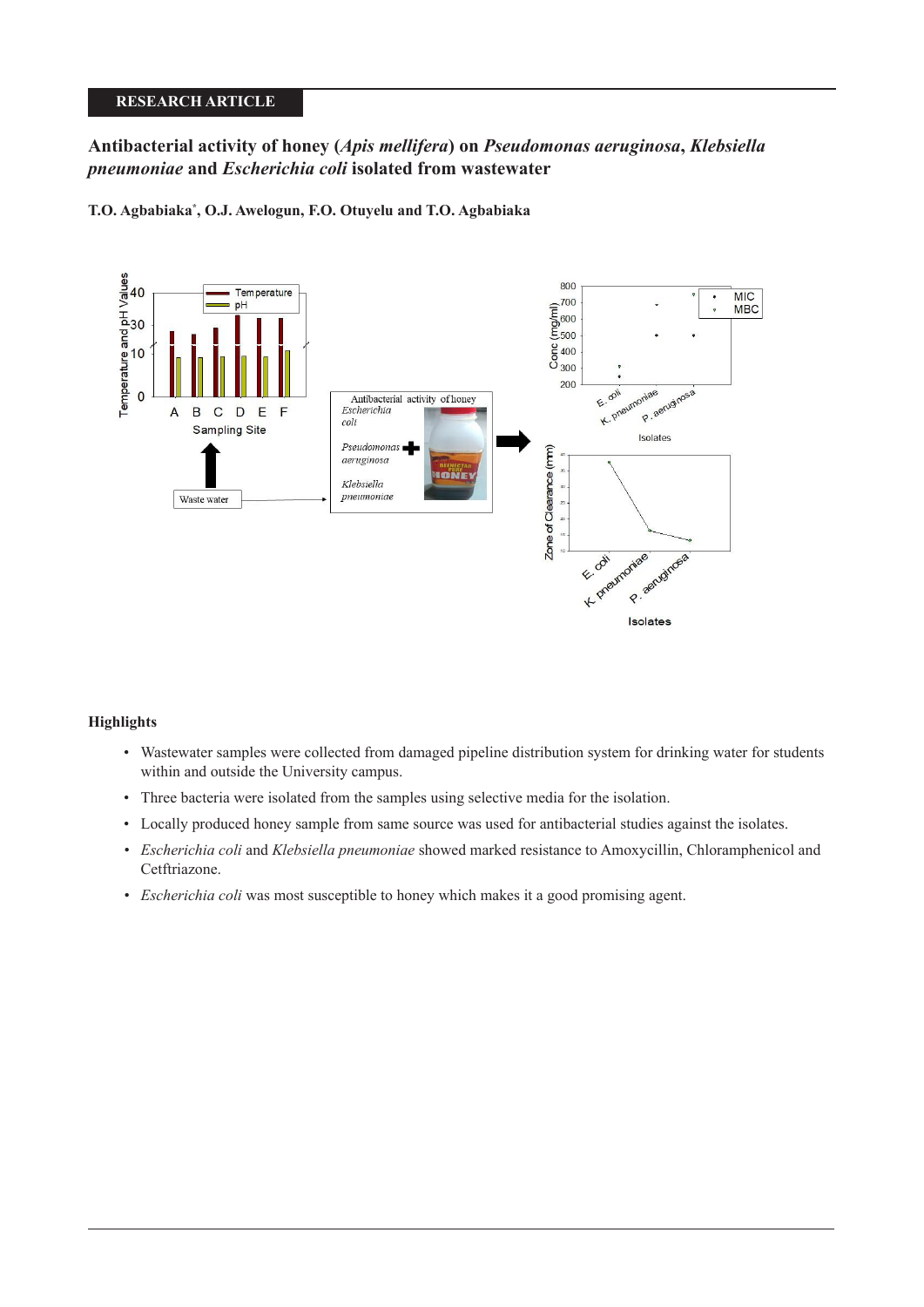# **RESEARCH ARTICLE**

# **Antibacterial activity of honey (***Apis mellifera***) on** *Pseudomonas aeruginosa***,** *Klebsiella pneumoniae* **and** *Escherichia coli* **isolated from wastewater**

# **T.O. Agbabiaka\* , O.J. Awelogun, F.O. Otuyelu and T.O. Agbabiaka**

*Department of Microbiology, Faculty of Life Sciences, University of Ilorin, P.M.B. 1515, Ilorin, Nigeria.*

*Received: 15/10/2019; Accepted: 06/11/2020*

**Abstract:** The use of honey as a remedy for microbial infections has been the reason behind recent researches on its antimicrobial activity. The research assessed the antibacterial activity of honey on *Eschericia coli, Pseudomonas aeruginosa and Klebsiella pneumoniae* isolated from environmental wastewater, using disc diffusion method at various concentrations of honey ranging from 62.5 - 1000 mg/ml while the minimum inhibitory concentrations (MIC) and minimum bactericidal concentrations (MBC) were determined using macro-dilution method. The zones of inhibition across the disc were measured after 24 hours of incubation. Results showed that honey has higher antibacterial activity on *E. coli* compared to other test isolates and also higher on *E. coli* than ciprofloxacin. Honey showed weaker activity on *K. pneumoniae* and *P. aeruginosa* compared to standard antibiotics. MIC was 250 mg/ml for *E. coli* while *K. pneumoniae* and *P. aeruginosa* were at 500 mg/ml. MBC for *E. coli, K. pneumoniae* and *P. aeruginosa* were observed at 312. 5 mg/ml, 687.5 mg/ml and 750 mg/ml respectively. Honey has promising antibacterial activity on infections caused by *E. coli, K. pneumoniae and P. aeruginosa* because of its antibacterial properties such as low pH, high osmolarity, and production of hydrogen peroxide.

*Keywords:* Disc diffusion, macrodilution, antibacterial activity, antibiotics resistance, *Escherichia coli.*

# **INTRODUCTION**

Antimicrobial agents (antibiotics) are very essential in reducing the global burden of infectious diseases (Mandal and Mandal*,* 2011). With the wrong and massive use of antibiotics in underdeveloped and developing countries, resistant pathogens develop and spread. As a result, the effectiveness of antibiotics is diminished (Levy *et al.,*  2004). This type of bacterial resistance to the antimicrobial agents poses a very serious threat to public health, and all kinds of antibiotics including the major last-resort drugs, as the frequencies of resistance are increased worldwide (Mandal *et al.,* 2009).

Before antibiotic came into existence, it was not unusual for an experienced medical professional to even slather honey on a wound to prevent infection and hasten healing. Honey, well known as a magic drug for various diseases, contains various properties which are responsible for the antibacterial properties observed with its use. One

of the modes of action of this agent includes high osmotic pressure because honey is said to draw water from other sources such as tissue or bacterial cells (Badge *et al.,* 2013).

*Pseudomonas aeruginosa* is one of the most common agent of infected burn injuries, community-acquired and ventilator-associated pneumonia, and is an important opportunistic pathogen in the healthcare system which cause nosocomial infection (Yetkin *et al*., 2006). *Escherichia coli*, commonly found in animal faeces, lower intestines of mammals can be classified into strains on the basis of different serotypes. A pathogenic strain *E. coli* O157:H7 is a well-studied strain of the bacterium *E. coli*, which produces Shiga-like toxins, causing severe diarrheal illnesses or disease (Atlanta, 2007). The treatment of *E. coli* infections is increasingly becoming difficult due to multi-drug resistance exhibited by the organism. Extended spectrum β-lactamase (ESBL) producing *E. coli* has spread as a major cause of hospital-acquired infections, as well as infections in outpatient settings (Oteo *et al.,* 2005). *Klebsiella pneumoniae* is common species of bacteria that cause problems in health care in recent time and can be responsible for community-acquired infections, but is most commonly observed as a major cause of hospitalacquired infections which can be fatal. *K. pneumoniae* has been observed to develop resistance to antibiotics more easily than most bacteria through the production of new enzymes to break them down (Qureshi, 2015). Resistance has been observed against beta-lactams, carbapenems, fluoroquinolones, aminoglycosides, trimethoprim, and sulfamethoxazoles. However, not all strains of *K. pneumoniae* express resistance (Kumar *et al*., 2011).

Antimicrobial resistance is most commonly associated with nosocomial infections. This is often due to the fact that hospitals are where the resistant strains tend to first develop. The development of resistance is most often due to the excessive use of antibiotics, sometimes unnecessarily and without monitoring or control (Harbath *et al*., 2015).

The study was to establish if there is any link between the odour and discomfort experienced in the use of water from the pipeline distribution system as a result of damage to some pipes along the distribution system during the rainy season and eventual erosion of soil around the distribution



*\*Corresponding Author's Email:* agbabiaka.to@unilorin.edu.ng *https://orcid.org/0000-0002-2908-7723*

 This article is published under the Creative Commons Attribution License (https://creativecommons.org/licenses/by/4.0/), which permits unrestricted use, distribution, and reproduction in any medium, provided the original work is properly cited.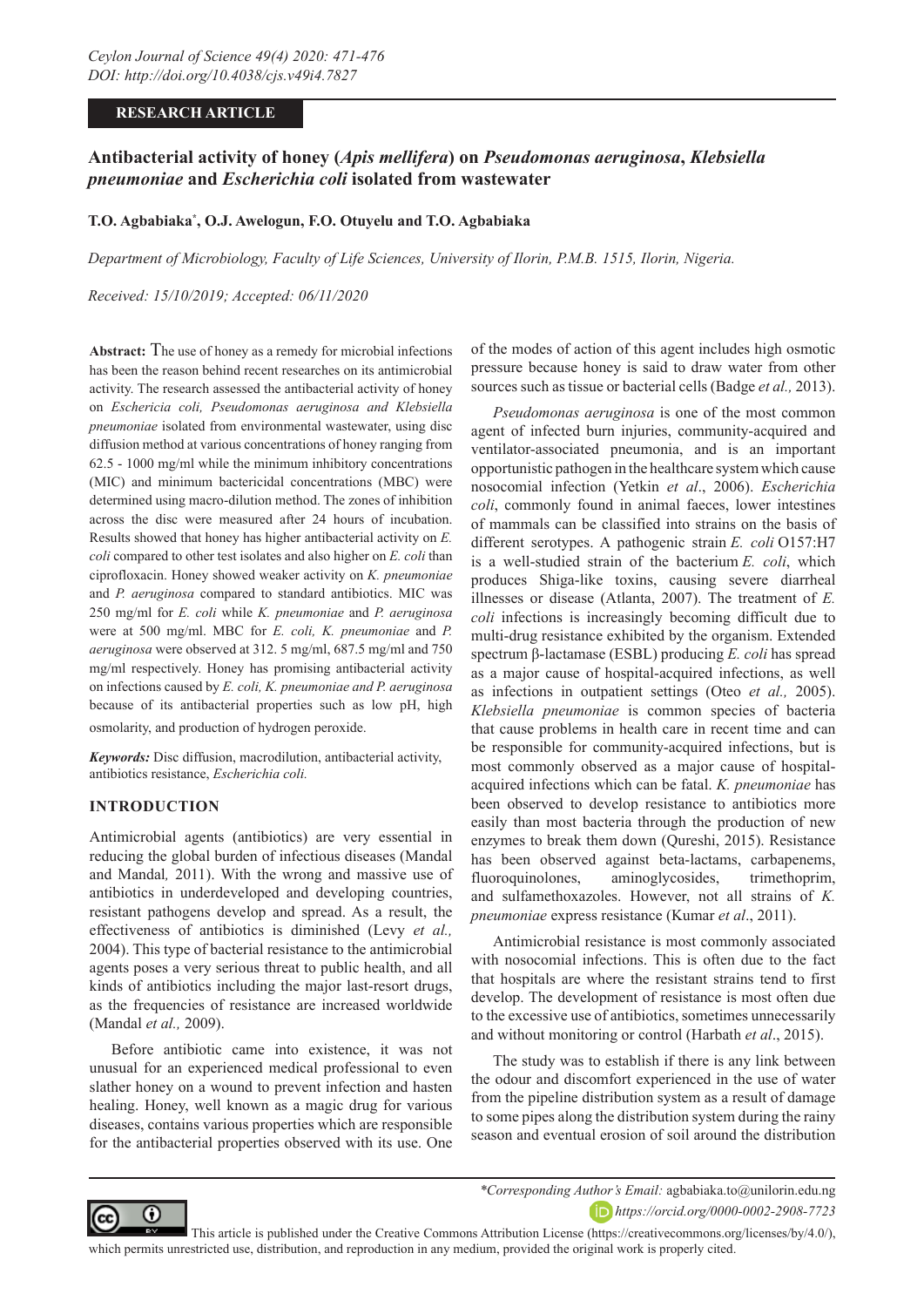network within the campus and outside the campus as experienced by students using such water. It also attempts to investigate if natural honey produced locally could have antibacterial effects on the isolated bacteria and establish the efficacy of honey on such bacteria.

## **MATERIALS AND METHODS**

### **Sample collection**

Wastewater samples were collected from different sources including "Lagos" boy's hostel ( N 8.4812 E 4.6762) , "Zamfara" female's hostel (N 8.4801 E 4.6694), "Abuja" female's hostel (N 8.4839 E 4.6608), University of Ilorin, University Old Park premises, Oyin Folorunso Hospital and Maternity Tanke, Ilorin (N 8.4813 E 4.6115), and "Compound S", Tanke, Ilorin (N 8.4713 E 4.6312), Kwara State, Nigeria and were represented as A, B, C, D, E and F respectively. Samples were collected using sterile sampling bottle with fitted cap and represented as A, B, C, D and E respectively. Honey used in this study was obtained from University of Ilorin apiary.

### **Culture Media**

Nutrient agar (NA) produced by Oxoid Ltd, UK was used for the enumeration of total bacteria in the samples, MacConkey agar (MA) by Oxoid, UK was used for the enumeration of coliform bacteria, HiCrome Klebsiella Agar (HKA) base by HiMedia Laboratories, India was used for the isolation of *Klebsiella pneumoniae*, Eosine Methylene Blue Agar (EMB) produced by Oxoid Ltd, Uk was used for the isolation of *Esherichia coli* while CM0559 Pseudomonas Agar Base (PAB) supplemented with CFC supplement was used for the isolation of *Pseudomonas aeruginosa.* Muller Hinton agar (MHA) produced by Oxoid Ltd, UK was used for antibacterial assay. Each of the medium was prepared according to manufacturer's instructions.

### **Determination of Physicochemical parameters of water**

### *Temperature*

A mercury-bulb thermometer calibrated in centigrade was inserted into a test tube containing some quantity of the sample and left for some time before reading its constant value. Duplicate readings were taken and the average of the temperature values of the water sample was obtained.

#### *pH*

The pH of each water sample was determined using the pH meter with glass electrode. The pH meter was first standardized using different pH values of 4, 7, and 9 in buffer solution. Fifty ml of each of the samples was introduced into test tubes. The standardized pH meter was inserted into the samples to obtain the pH. The determination was carried out in duplicates and the average values of the original water samples were obtained.

#### **Microbiological analysis**

#### *Enumeration of microorganisms*

Total bacterial counts of all samples were carried out using nutrient agar. One ml of each sample was serially diluted up to 10<sup>-6</sup>. The last tube was plated for total bacterial count. Total coliform was carried out using MA, 1 ml of each sample was serially diluted up to  $10^{-3}$ . The last tube was plated for total coliform count. *Escherichia coli* count was carried out using EMB, 1 ml of each sample was serially diluted up to 10-2. The last tube was plated for *E. coli* count. *Pseudomonas* count was carried out using PAB, 1 ml of each sample was serially diluted up to  $10^{-2}$ . The last tube was plated for *Pseudomonas* count. *Klebsiella* count was carried out using HKA, 1 ml of each sample was serially diluted up to  $10^{-1}$ . The last tube was plated (Fawole and Oso, 2007).

### *Characterization and identification of bacterial isolates*

Colonial features, morphological and biochemical tests were carried out to determine the species of the isolates using Bergey's manual (Breed *et al.,* 1957).

### *Determination of Antibacterial activity*

Antibacterial activity of honey was tested using agar disc diffusion method against microorganisms (Bauer *et al*., 1966). About 100 µL of fresh culture suspension of the standardized test microorganisms adjusted to 0.5 McFarland standard  $(1 \times 10^8 \text{ CFU/ml})$  was spread on Mueller Hinton agar plates. For screening, 5mm sterile diameter filter paper discs were impregnated with honey and plates were incubated under optimum conditions for 24 hours. Clear inhibition zones around the discs indicated the presence of antimicrobial activity. The zone of clearance was measured in millimeter and equivalent quantity of 10% DMSO was set up as a control, the plates were incubated for 24 h at 37°C. The experiment was repeated in triplicates for each isolate.

# **Determination of Minimum Inhibitory Concentration (MIC)**

The Minimum Inhibitory Concentration (MIC) of the honey sample was determined using broth dilution susceptibility test in test tubes (Akinyemi *et al.,* 2005). The honey samples were diluted to various concentration using 10% DMSO with only DMSO as the control. A stock solution 1000 μg/mL was prepared by dissolving 1000 mg extract added in 1 mL of DMSO. This was serially twofold dilution using Mueller Hinton broth to obtain various ranges of concentrations between 62.5 - 500 μg/mL μg/ mL. A volume of 100 μg/mL of standardized bacterial suspension was added to test tube containing a known quantity of the broth, and an additional tube containing broth only was used as a negative control. All the test tubes and control were incubated at  $37^{\circ}$ C for  $18 - 24$  hours. After the period of incubation, the tube containing the least concentration of extracts showing no visible turbidity was considered as MIC.

### **Minimum Bactericidal Concentration (MBC)**

From the tubes showing no visible sign of growth/turbidity in MIC determination, about 0.5ml was inoculated onto sterile nutrient agar plates by streak plate method. The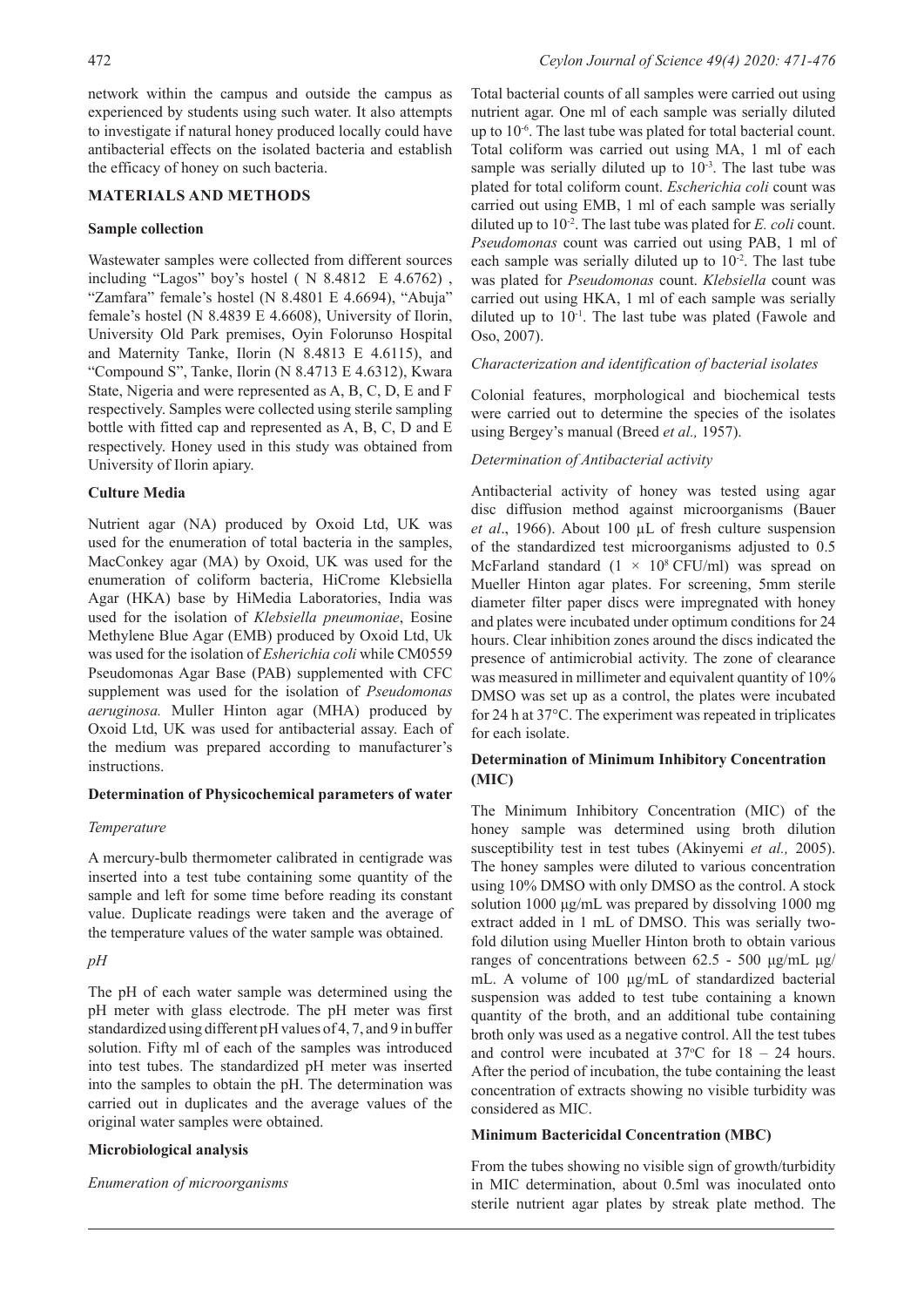### *T.O. Agbabiaka et al.* 473

lowest concentration of the agent that prevent the growth of less than 0.1% of the test organism on the recovery plate after incubation at 37°C for 24 hours was taken to be the MBC. (Akinyemi *et al.,* 2005).

# **RESULTS AND DISCUSSION**

### **Determination of Physicochemical parameters**

The mean temperature of samples ranged from 28 to 33.5 with sample D having the highest value while pH ranged from 9.1 to 10.8 with sample F having the highest value (Figure 1). The temperature values observed in this research is in accordance with Pavithra *et al.* (2017) who reported temperature values of different wastewater ranging from 25°C to 35°C. The temperature difference may be as a result of the collection time. The alkalinity of the samples may be as result of the activity in the waste water.

### **Enumeration of microorganisms**

The results of microbial counts is as shown in Table 1.

### **Biochemical identification of bacterial isolates**

Table 2 showed different biochemical tests carried out on isolates on selective and differential media. Probable organisms isolated includes *E. coli*, *K. pnuemoniae* and *P. aeruginosa.* 

### **Antibacterial activity of Honey**

In Figure 2, antibacterial activity of honey showed highest

effectiveness on *Escherichia coli* with 37.67mm mean zone of inhibition while the least activity was observed on *Pseudomonas aeruginosa* with 13.33mm zone of inhibition. Alaa *et al.* (2015) reported the effect of different types of honey on *Pseudomonas aeruginosa,* it was observed that different honey showed different activities on test isolates while some showed no activity. Also, in support of this result was a study carried out by Salha *et al.* (2016) who reported highest antibacterial activity of honey on *E. coli* compared to other test isolates. The antibacterial activity of the honey has been attributed to its strong osmotic effect, moisture content and hydrogen peroxide as well as naturally low pH. This high acid values for local honey obtained in the study was also reported by Omojasola (2002).

# **Antimicrobial Effect of Standard Antibiotics on test isolates**

Table 3 showed the result of selected antibiotics on the test isolates. Amoxicillin, Chloramphenicol and Ceftriazone showed no activity on both *E. coli* and *K. pneumoniae.*  Highest activity was observed on Ciprofloxacin on all isolates, Streptomycin showed activity on *E. coli* only. In contrast to this result was a research cariied out by Osho and Bello (2010) who reported the effect of amoxicillin and chloramphenicol on selected isolates including *E. coli*, *K. pneumoniae* and *P. aeruginosa.* It was observed that both antibiotics showed high zone of clearance in the isolates. The resistivity of the isolates to these antibiotics may be as a result of mutation, overuse or underuse of antibiotics (Andersson and Hughes, 2010).



**Figure 1:** Temperature and pH values of wastewater samples

| Table 1: Enumeration of different bacterial isolates (cfu/ml). |  |  |
|----------------------------------------------------------------|--|--|
|----------------------------------------------------------------|--|--|

| <b>Samples</b> | <b>Total bacterial count</b> | Total coliform count | E. coli count       | <i>Pseudomonas</i> count | Klebsiella count    |
|----------------|------------------------------|----------------------|---------------------|--------------------------|---------------------|
| А              | $7.2 \times 10^7$            | $2.1 \times 10^{4}$  |                     | $3.1 \times 10^3$        | $1.3 \times 10^{2}$ |
| B              | 5.6 x $10^{7}$               | $1.4 \times 10^{4}$  | $8.0 \times 10^{2}$ | $2.2 \times 10^3$        |                     |
| C              | $2.9 \times 10^{7}$          | $2.8 \times 10^4$    | $1.3 \times 10^3$   | $1.5 \times 10^{3}$      | $5.0 \times 10^{1}$ |
| D              | $6.3 \times 10^{7}$          | $4.6 \times 10^{4}$  | $6.0 \times 10^{2}$ | $2.8 \times 10^3$        |                     |
| E              | $3.4 \times 10^{7}$          | $1.9 \times 10^{4}$  | $\theta$            | 1. 9 x $10^3$            | $\Omega$            |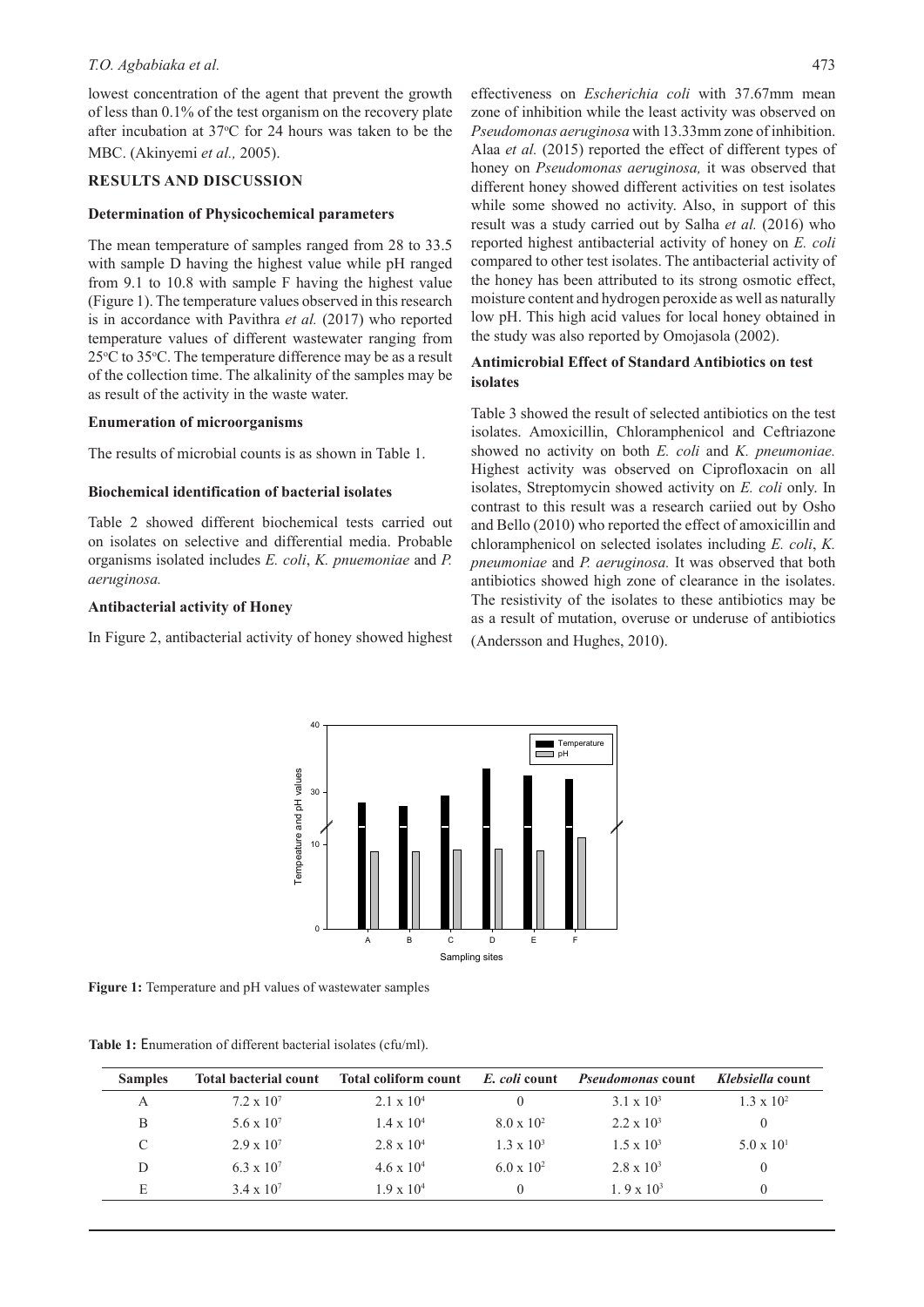

**Table 2:** Biochemical characterization of bacterial isolates

**Figure 2:** Antibacterial activity of Honey (*Apis mellifera*) on isolates.

**Table 3:** Antibiotic Susceptibility pattern of test isolates.

|                    | Zone of inhibition |                       |                  |  |
|--------------------|--------------------|-----------------------|------------------|--|
| Concentration (mg) |                    | $(Mean \pm SEM)$ (mm) |                  |  |
|                    | E. coli            | K. pneumoniae         | P. aeruginosa    |  |
| Amoxicillin        | 0.00               | 0.00                  | $11.67 \pm 0.67$ |  |
| Ofloxacin          | $23.00 \pm 0.57$   | $21.67 \pm 0.33$      | $10.33 \pm 0.33$ |  |
| Streptomycin       | $20.67 \pm 0.33$   | 0.00                  | 0.00             |  |
| Chloramphenicol    | 0.00               | 0.00                  | $24.33 \pm 0.33$ |  |
| Ceftriazone        | 0.00               | 0.00                  | $19.00 \pm 0.57$ |  |
| Gentamycin         | $13.33 \pm 0.33$   | $16.00 \pm 0.57$      | $9.67 \pm 0.33$  |  |
| Ciprofloxacin      | $25.00 \pm 0.57$   | $29.33 \pm 0.33$      | $27.00 \pm 0.57$ |  |

**Table 4:** Minimum inhibitory concentration of Honey (*Apis mellifera*) on test organisms.

|                      | <b>Concentrations</b> |     |            |     |      |                |
|----------------------|-----------------------|-----|------------|-----|------|----------------|
| <b>Test Isolates</b> | (mg/ml)               |     |            |     |      |                |
|                      | 62.5                  | 125 | <b>250</b> | 500 | 1000 | <b>Control</b> |
| E. coli              | G                     | G   | NG         | NG  | NG   | G              |
| K. pneumoniae        | G                     | G   | G          | NG  | NG.  | G              |
| P. aeruginosa        | G                     | G   | G          | NG  | NG   | G              |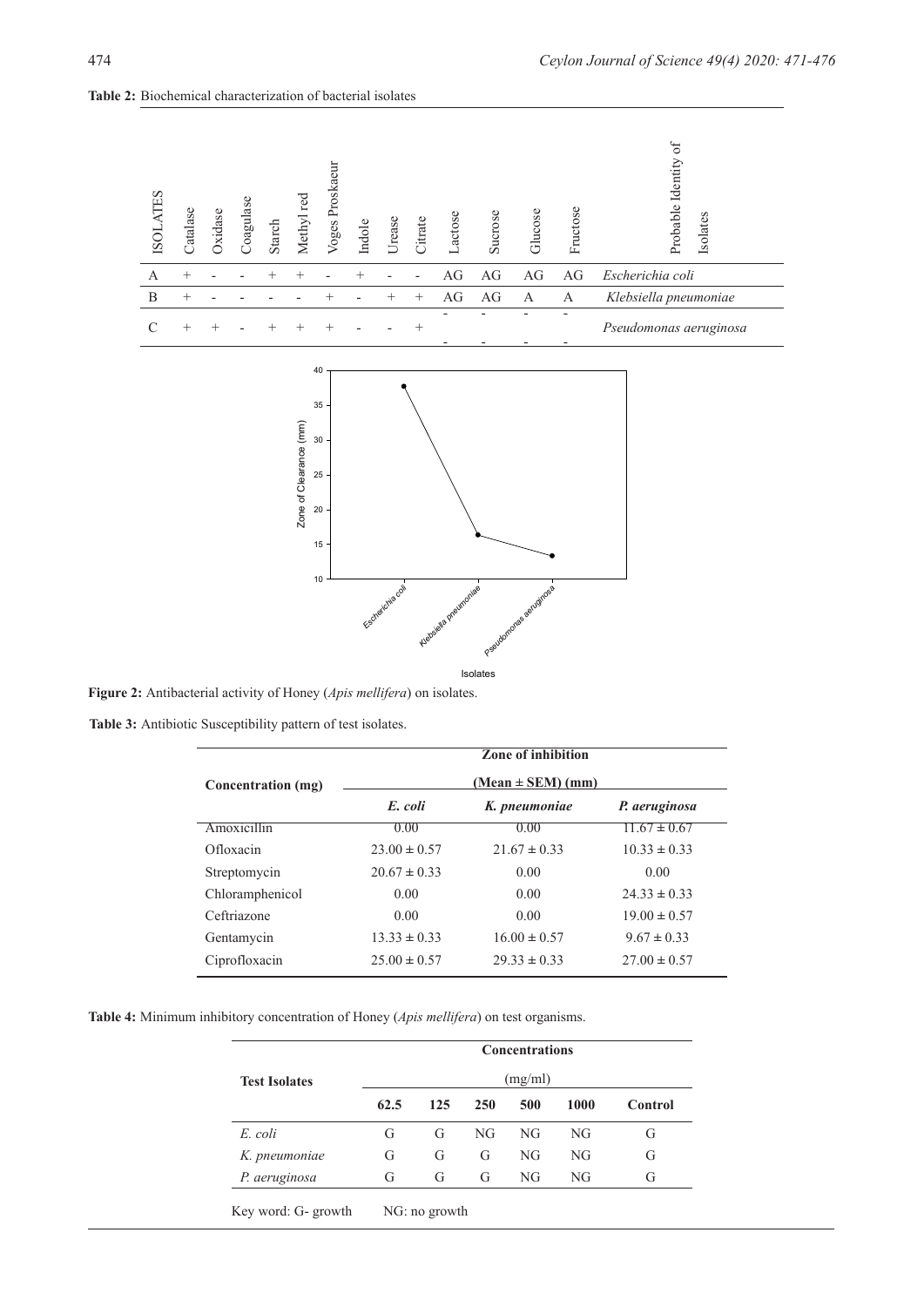

**Figure 3:** Minimum bactericidal concentration of Honey (*Apis mellifera*) on test organisms.

## **MIC and MBC of Honey (***Apis mellifera***) on test organisms**

At concentrations 500 and 1000 (mg/ml), no growth was observed in all tubes as all tubes appeared clear. Only *E. coli*  showed no growth at concentration 250 mg/ml as shown in Table 4. The minimum inhibitory concentration of *Apis mellifera* on *E. coli*, *K. pneumoniae* and *P. aeruginosa* were 250 mg/ml, 500 mg/ml and 500 mg/ml while the minimum bactericidal concentrations (Figure 3) were 312.5 mg/ml, 687.5 mg/ml and 750 mg/ml respectively. According to Mohapatra *et al.* (2011), it was reported that honey showed minimum inhibitory concentration at low concentrations on *E. coli* compared to other test isolates. Also supporting this result was a research carried out by Chauhan *et al.* (2010) where it was reported that *E. coli* was the most susceptible at lower concentration of honey compared to other test isolates including *P. aeruginosa.*

# **Comparison of the efficacy of honey to standard antibiotics**

It was observed that *E. coli* was more susceptible to honey with 37.67mm mean zone of inhibition while the highest mean zone of inhibition for antibiotics was observed on ciprofloxacin. This observation agrees with Salha *et al.* (2016) as it is resistant to amoxycillin and has little susceptibility to gentamycin. Also, *P. aeruginosa*  was observed to be susceptible to most antibiotics tested and little activity shown when tested against honey. *K. pneumoniae* was found to be resistant to several antibiotics, although high zone of inhibition was observed for ciprofloxacin while little activity was observed for honey. This observation agrees with Shah *et al.* (2015) where *K. pneumoniae* was susceptible to honey sample but showed resistance against almost all the antibiotics tested.

# **CONCLUSION**

This study shows that honey has promising antibacterial activity against *Escherichia coli, Klebsiella pneumoniae and Pseudomonas aeruginosa* which are the causative agents of commonly encountered infections including hospital- acquired infections, traveler's diarrhoea,

pneumonia as well as wound infections. Therefore, there is need to characterize the active components of honey extracts and encourage investigations to the possible benefits of the use of honey among therapies in the treatment of bacterial infections*.*

# **ACKNOWLEDGEMENT**

The authors wish to state that the source of funding for this study was private contributions by the individual authors. However, the use of certain facilities of Department of Microbiology and assistance of the laboratory staff is hereby acknowledged.

# **DECLARATION OF CONFLICT OF INTEREST**

The authors have no conflict of interest.

# **REFERENCES**

- Akinyemi, K.O., Oladapo, O., Okwara, C.E., Ibe, C.C. and Fasure, K. A. (2005). Screening of crude extracts of six medicinal plants used in South-West Nigerian unorthodox medicine for anti-methicillin resistant *Staphylococcus aureus* activity. *BMC Complementary and Alternative Medicine* **5**: 6-10.
- Alaa, A.M., Saad, B.A., El Sayed, M.A., Elie, B., Soad, K.A. and Steve, H. (2015). Antimicrobial activities of Saudi honey against *Pseudomonas aeruginosa*. *Saudi Journal of Biological Sciences* **22**: 521-525.
- Andersson, D.I. and Hughes, D. (2010). Antibiotic resistance and its cost: is it possible to reverse resistance. *Nature Reviews Microbiology* **8**: 260-271
- Atlanta, G. (2007). Foodborne Disease Outbreak Investigation, *Epidemiologic Case Study*. pp 9  $-17.$   $\leq$ http://roger.ucsd.edu:80/record=b4800216 > Retrieved on 10 -10-2019.
- Badge, A.B., Sawant, R.S., Bingare, S.D., Sawai, R.V. and Nikumbh, M.B. (2013). Therapeutic and nutritional value of honey. *International Journal of Food Microbiol*ogy **31**: 1-26.
- Bauer, A.W., Kirby, W.M.M., Sherirs, J.C. and Turck, M. (1966). Antibiotic susceptibility testing by standard single disk method. *American Journal of Clinical*